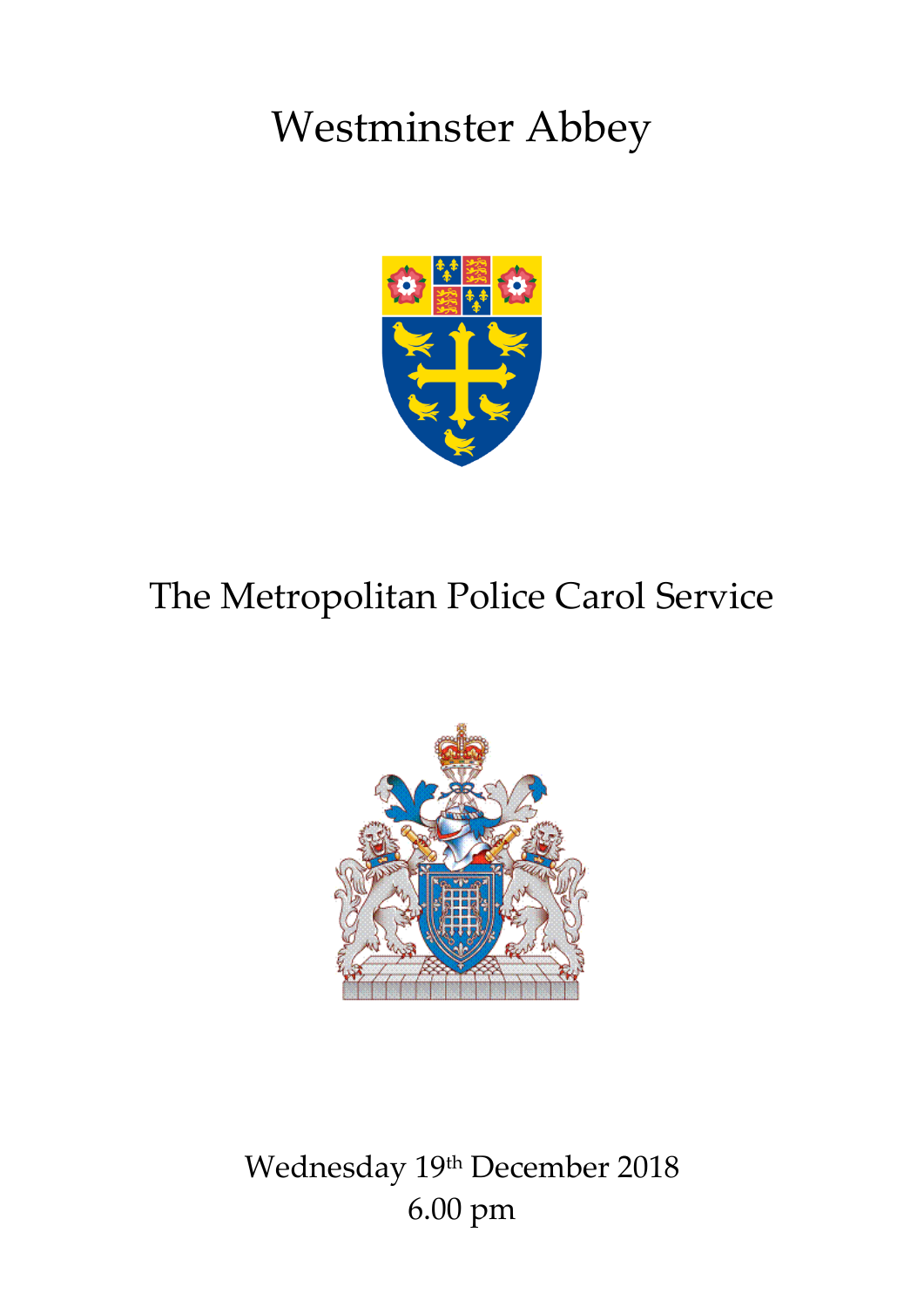## HISTORICAL NOTE

For many people Christmas only really begins once they have attended their first Carol Service. Singing familiar carols in a frosty, candle-lit church is a feature of the season that only seems to grow in popularity. Yet this is a tradition that is barely 100 years old. The first service of carols and lessons at King's College, Cambridge, took place in 1918, when the then Dean, Eric Milner-White, adapted a pattern first instituted by Bishop E W Benson for Truro Cathedral in 1880. Milner-White's Bidding Prayer, prompting us to 'hear again the message of the angels', and to remember especially in this season 'those who rejoice with us, but upon another shore, and in a greater light' is a matchless piece of liturgical writing, powerfully evoking the mystery and the wonder of the festival.

Much older is the tradition of the Christmas crib, of which a fine example is displayed each year before the Quire Screen in the Abbey. The first 'presepe' was set up, it is said, in Italy by none other than St Francis of Assisi, a good 30 years before this current Abbey began its construction. In a less literate age, ordinary people could see and contemplate an event that took place in a far distant time and place; an event having significance for them, and indeed for people of every era and every nation. When we stand before the crib we are in Bethlehem, and Bethlehem is now.

The Abbey's crib figures date from the 1960s and were made in Oberammergau. While most of the figures are carved in lime wood, the ox and ass were made from roof-timbers replaced during the mid-twentieth century restoration of the Abbey. The Kings, appropriately, do not make an appearance until the Feast of the Epiphany, but they too are tied closely to this building. One clearly represents St Edward the Confessor (whose Shrine lies behind the High Altar screen) offering a ring, and the others perhaps Richard II and Henry IV? If so, where else could such deadly rivals in life be brought together other than around the manger, where, we are assured, earth and heaven, God and humanity, are finally reconciled?

It is said that most English Christmas traditions owe more to Charles Dickens (buried in the Abbey) and Queen Victoria than to earlier ages. Certainly Christmas trees were an idea imported from Germany by the Prince Consort, and the Royal patronage of this tradition continues in Her Majesty's gracious gift of two trees from the Royal Estates, displayed in the Abbey this evening.

While the traditions of Christmas may prove to be relatively recent, they point to a story that is not only ancient, but, it is believed, emerges from beyond time. The mystery of the Word made flesh (St John 1: 14), God becoming fully human, is a wonder that the Church invites us to contemplate, and which never ceases to offer fresh insights into the nature and purpose of our existence, and what it might mean to be fully human.

Welcome, all Wonders in one sight!

Eternity shut in a span.

Summer in winter, day in night,

Heaven in earth, and God in man.

Great little one, whose all-embracing birth

Lifts earth to heaven, stoops heaven to earth. *Richard Crashaw (1613–49)*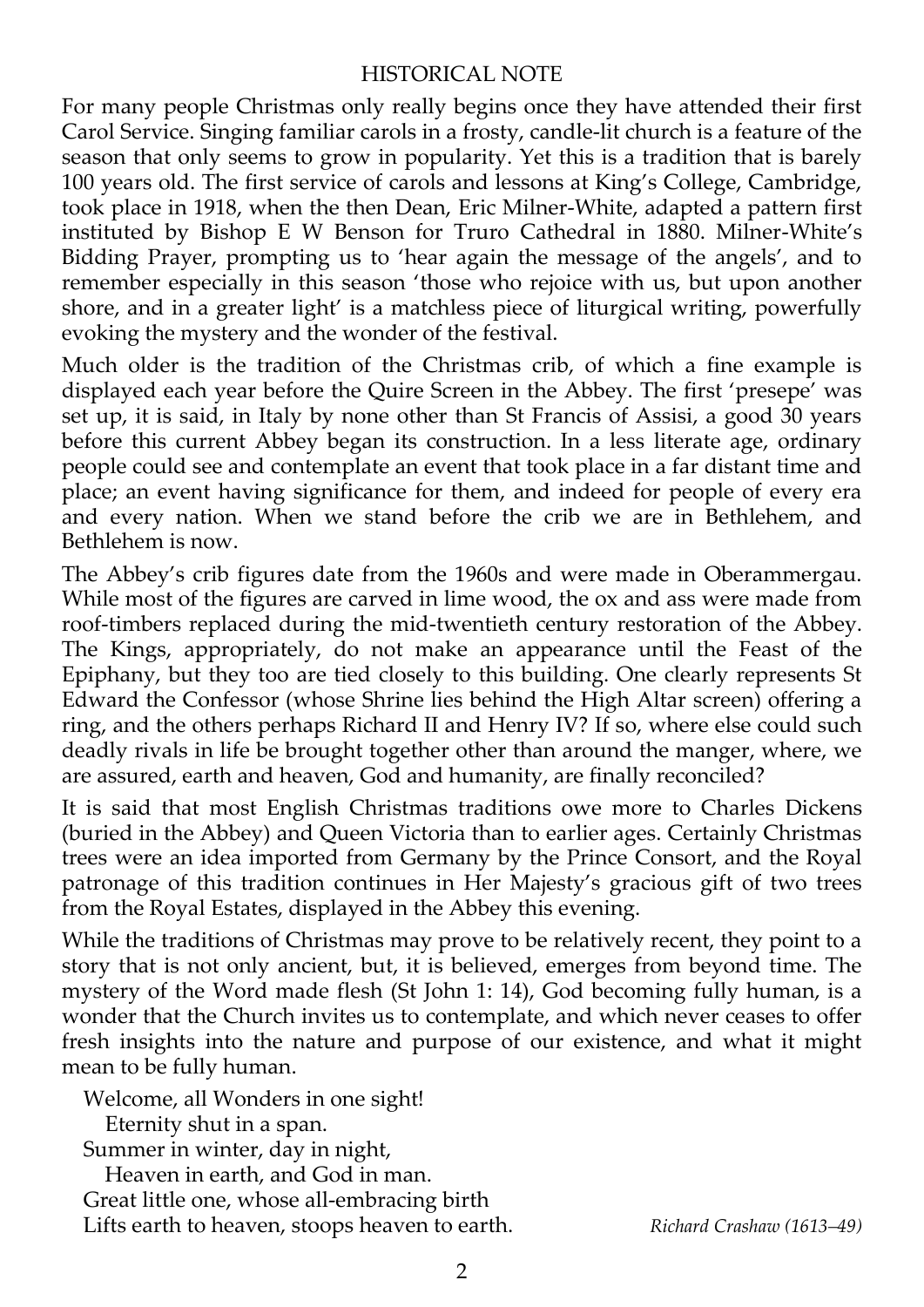*The whole of the church is served by a hearing loop. Users should turn the hearing aid to the setting marked* T*.*

*Members of the congregation are kindly requested to refrain from using private cameras, video, or sound recording equipment. Please ensure that mobile telephones and other electronic devices are switched off.*

*The service is conducted by The Very Reverend Dr John Hall, Dean of Westminster.*

*The service is sung by the Special Service Choir of Westminster Abbey, conducted by Peter Holder, Sub-Organist.*

*The organ is played by Matthew Jorysz, Assistant Organist.*

*Before the service, Alexander Hamilton, Organ Scholar, plays*

Prelude and Fugue in G BWV 541 *Johann Sebastian Bach (1685–1750)* Wachet auf, ruft uns die Stimme BWV 645 *Johann Sebastian Bach* Es ist ein Ros' entsprungen *Johannes Brahms (1833–97)* La Nativité *Jean Langlais (1907–91)* Christmas Cradle Song *Alfred Hollins (1865–1942)*

We are pleased to have with us this evening some families and friends of officers and members of staff who have died during the past year. Our thoughts and prayers are with them this Christmas.

*Their Royal Highnesses The Duke and Duchess of Gloucester are received by the Dean and Chapter and conducted to their seats.*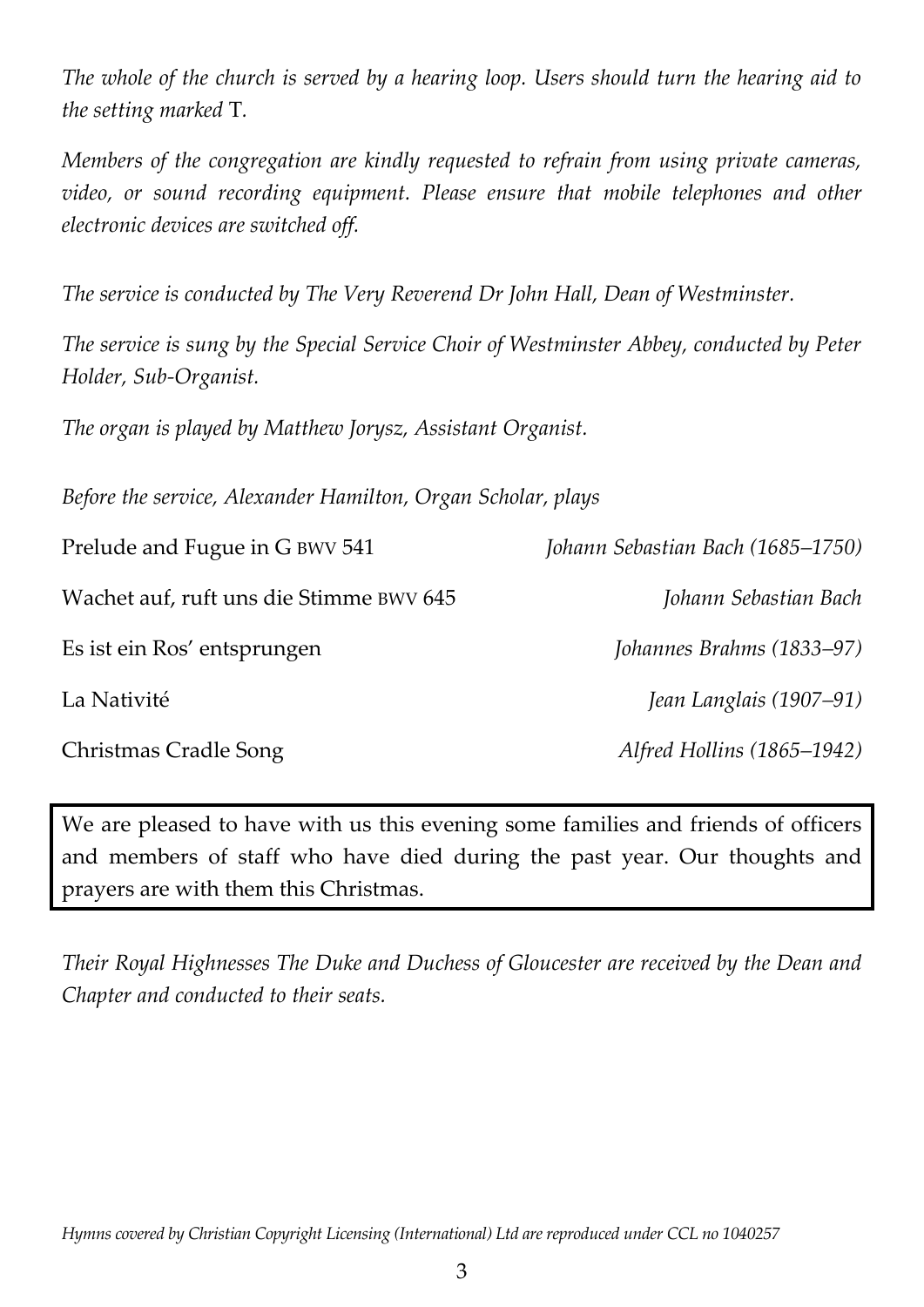# ORDER OF SERVICE

*All stand to sing*

# THE HYMN

*during which the choir moves from the Sacrarium to the Great West Door*

| The choir sings | NCE in royal David's city<br>stood a lowly cattle shed,<br>where a mother laid her baby<br>in a manger for his bed:<br>Mary was that mother mild,<br>Jesus Christ her little child.                                |
|-----------------|--------------------------------------------------------------------------------------------------------------------------------------------------------------------------------------------------------------------|
| All sing        | He came down to earth from heaven<br>who is God and Lord of all,<br>and his shelter was a stable,<br>and his cradle was a stall;<br>with the poor, and mean, and lowly,<br>lived on earth our Saviour holy.        |
|                 | For he is our childhood's pattern,<br>day by day like us he grew,<br>he was little, weak, and helpless,<br>tears and smiles like us he knew;<br>and he feeleth for our sadness,<br>and he shareth in our gladness. |
|                 | And our eyes at last shall see him,<br>through his own redeeming love,<br>for that child so dear and gentle<br>is our Lord in heaven above;<br>and he leads his children on<br>to the place where he is gone.      |
|                 | Not in that poor lowly stable,<br>with the oxen standing by,<br>we shall see him; but in heaven,<br>set at God's right hand on high;<br>when like stars his children crowned<br>all in white shall wait around.    |

*Henry Gauntlett (1805–76) Cecil Alexander (1818–95)*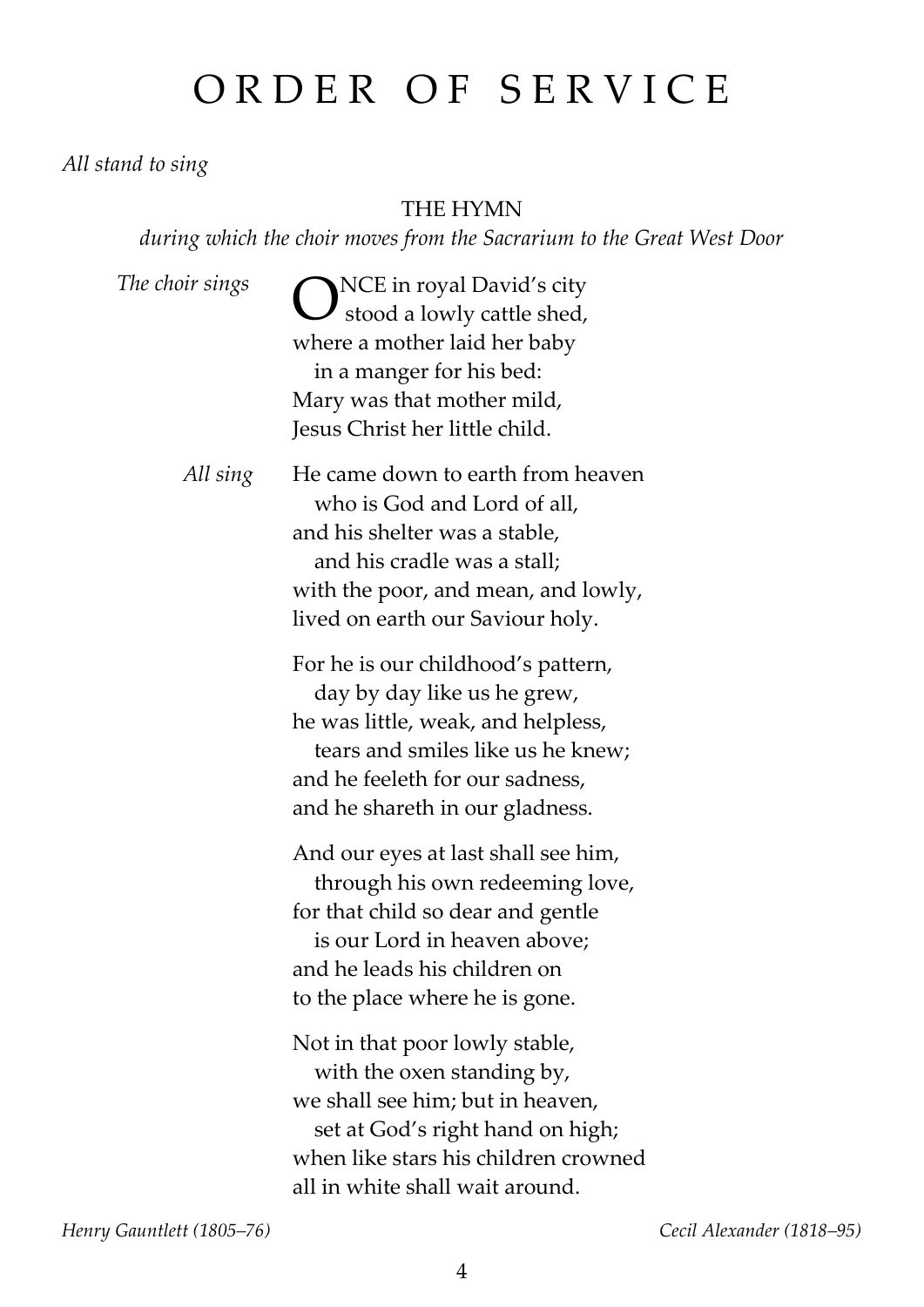*All remain standing. The Very Reverend Dr John Hall, Dean of Westminster, gives*

# THE BIDDING

ROTHERS and sisters in Christ, on behalf of the Dean and Chapter of BROTHERS and sisters in Christ, on behalf of the Westminster I welcome you to Westminster Abbey.

We have come together as the family of God, in our Father's presence, to celebrate the great festival of Christmas. In this service we hear and receive the good news of the birth of Christ and we offer to God our thanksgiving in the joyful singing of carols. As we gather together in the name of Christ, we pray for the world he came to save: for the Church, that it may be enabled in our generation to surrender anew to God's holy wisdom, and bear the good news of God's love to a needy world; for the world, which is already Christ's, that all its peoples may recognise their responsibility for its future, and may be inspired by the message of Christmas to work together for the establishment of justice, freedom, and peace everywhere; and for all in special need: the sick, the anxious, the lonely, the fearful, and the bereaved; that the peace and light of the Christ-child may bring hope and healing to all who sit in darkness.

## *Silence is kept.*

Almighty God, give us grace that we may cast away the works of darkness, and put upon us the armour of light, now in the time of this mortal life, in which thy Son Jesus Christ came to visit us in great humility; that in the last day, when he shall come again in his glorious majesty to judge both the quick and the dead, we may rise to the life immortal, through him who liveth and reigneth with thee and the Holy Ghost, now and ever. **Amen.**

*All sit. The choir sings*

## THE ANTHEM

 $\bigwedge^{\text{DAM lay}}$  ybounden,<br>Bounden in a bond **1** Bounden in a bond: Four thousand winter Thought he not too long.

And all was for an apple, An apple that he took, As clerkes finden Written in their book.

*Boris Ord (1897–1961) anonymous*

Ne had the apple taken been, The apple taken been, Ne had never our lady A been heavene queen.

Blessed be the time That apple taken was, Therefore we moun singen Deo gracias. *To God be thanks.*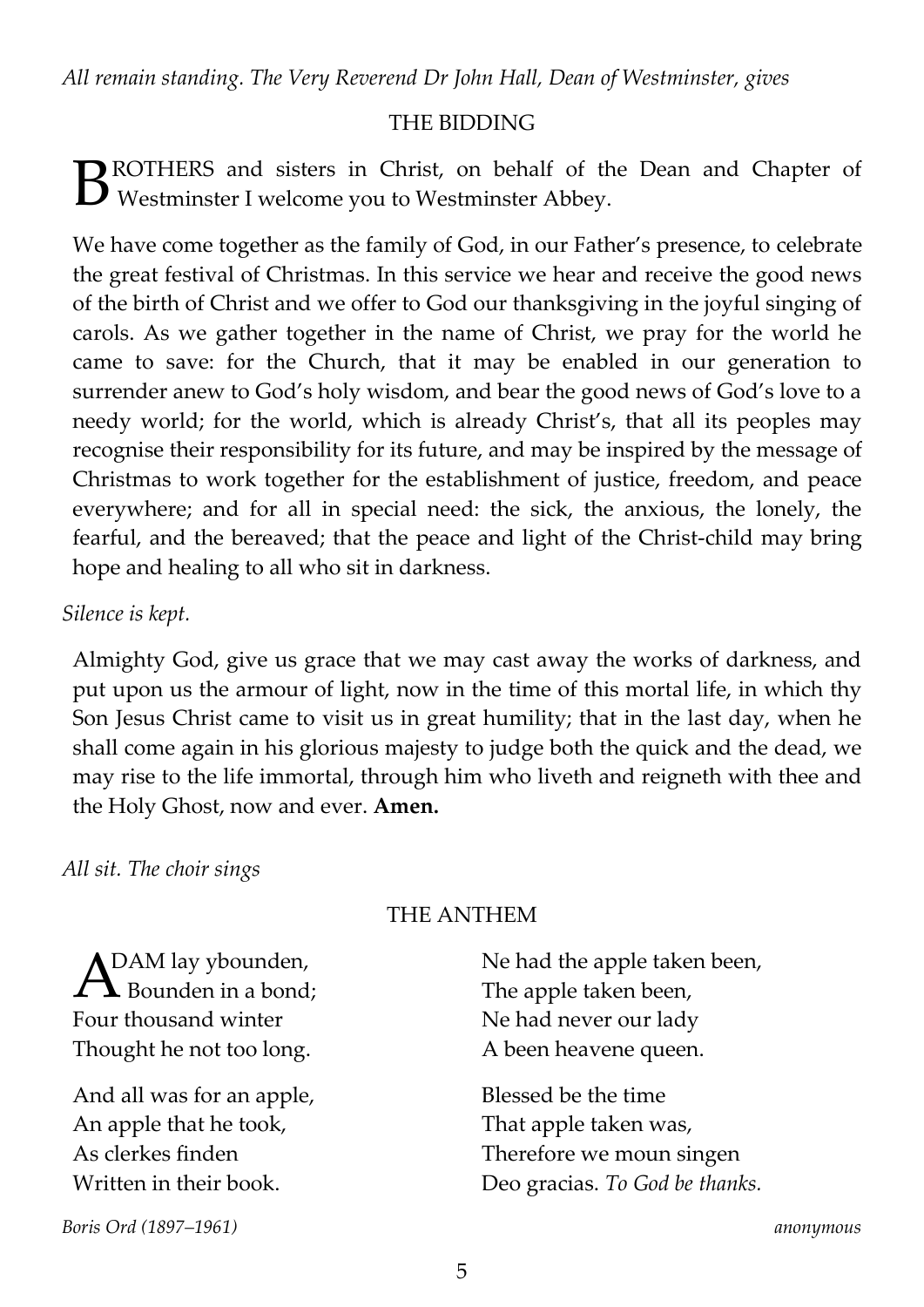*Chief Superintendent Ade Adelekan, OCU Commander, Violent Crime Taskforce, reads from the Nave Pulpit*

#### THE FIRST LESSON

DAM and Eve heard the sound of the Lord God walking in the garden at the  $A<sup>DAM</sup>$  and Eve heard the sound of the Lord God walking in the garden at the time of the evening breeze, and the man and his wife hid themselves from the presence of the Lord God among the trees of the garden. But the Lord God called to the man, and said to him, 'Where are you?' He said, 'I heard the sound of you in the garden, and I was afraid, because I was naked; and I hid myself.' He said, 'Who told you that you were naked? Have you eaten from the tree of which I commanded you not to eat?' The man said, 'The woman whom you gave to be with me, she gave me fruit from the tree, and I ate.' Then the Lord God said to the woman, 'What is this that you have done?' The woman said, 'The serpent tricked me, and I ate.' The Lord God said to the serpent, 'Because you have done this, cursed are you among all animals and among all wild creatures; upon your belly you shall go, and dust you shall eat all the days of your life.'

*Genesis 3: 8–14* 

*All stand to sing*

### THE HYMN

#### *during which the Procession moves to the Quire Screen*

OD rest you merry, gentlemen, COD rest you merry, gentl<br>let nothing you dismay, for Jesus Christ our Saviour was born upon this day, to save us all from Satan's power when we were gone astray: *O tidings of comfort and joy.*

From God our heavenly Father a blessed Angel came, and unto certain shepherds brought tidings of the same, how that in Bethlehem was born the Son of God by name: *O tidings of comfort and joy.*

But when to Bethlehem they came whereat this infant lay, they found him in a manger, where oxen feed on hay; his mother Mary kneeling unto the Lord did pray: *O tidings of comfort and joy.*

Now to the Lord sing praises all you within this place, and with true love and brotherhood each other now embrace; this holy tide of Christmas all other doth deface: *O tidings of comfort and joy.*

*traditional anonymous arranged by David Willcocks (1919–2015)*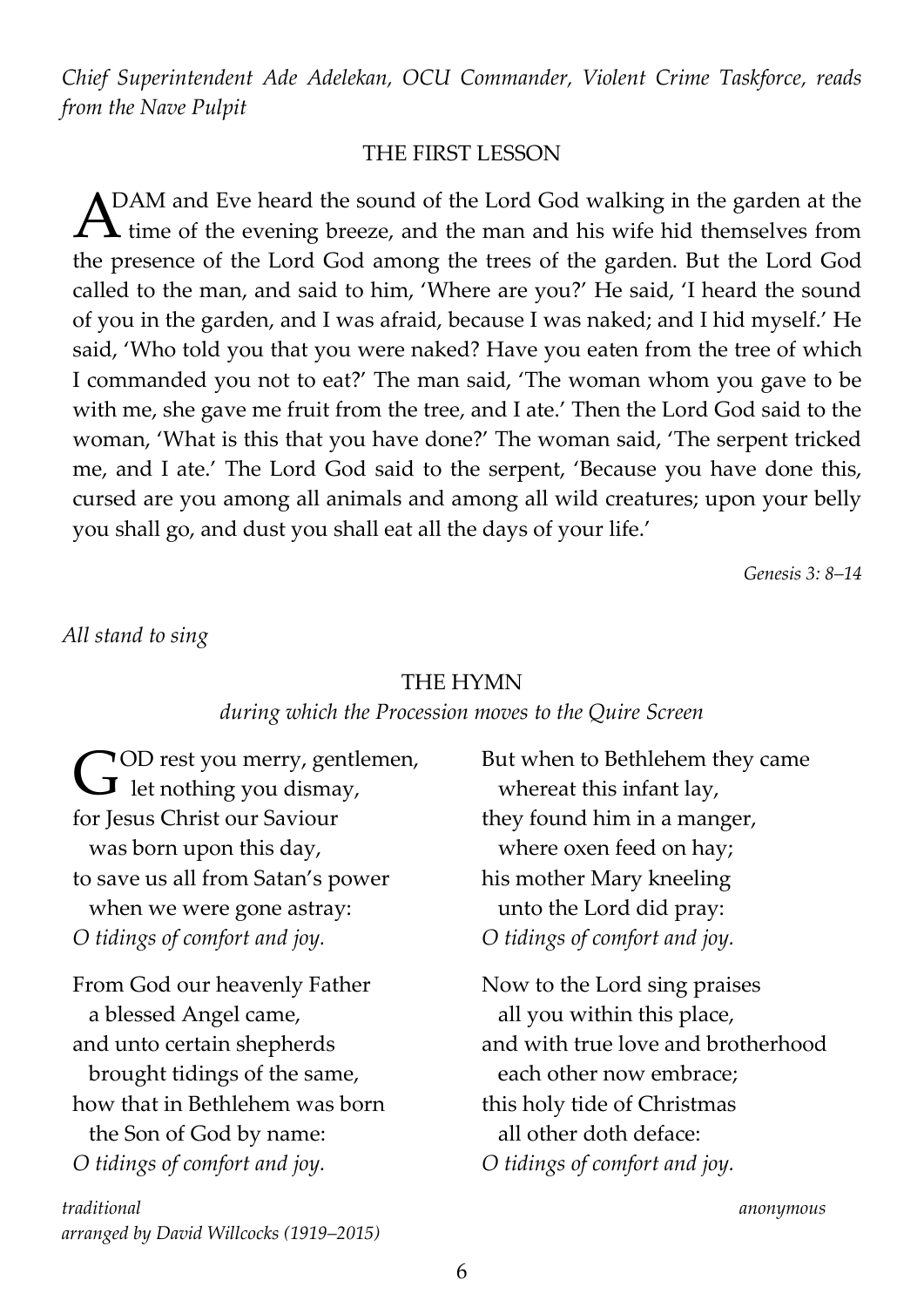*All sit. Sarah Clarke OBE, Lady Usher of the Black Rod, reads from the Nave Lectern*

## THE SECOND LESSON

RISE, shine; for your light has come, and the glory of the Lord has risen upon you. For darkness shall cover the earth, and thick darkness the peoples; but the Lord will arise upon you, and his glory will appear over you. Nations shall come to your light, and kings to the brightness of your dawn. Lift up your eyes and look around; they all gather together, they come to you; your sons shall come from far away, and your daughters shall be carried on their nurses' arms. Then you shall see and be radiant; your heart shall thrill and rejoice, because the abundance of the sea shall be brought to you, the wealth of the nations shall come to you. A multitude of camels shall cover you, the young camels of Midian and Ephah; all those from Sheba shall come. They shall bring gold and frankincense, and shall proclaim the praise of the Lord. The sun shall no longer be your light by day, nor for brightness shall the moon give light to you by night; but the Lord will be your everlasting light, and your God will be your glory.  $\mathbf{A}^{\scriptscriptstyle\mathrm{R}}$ 

*Isaiah 60: 1–6, 19*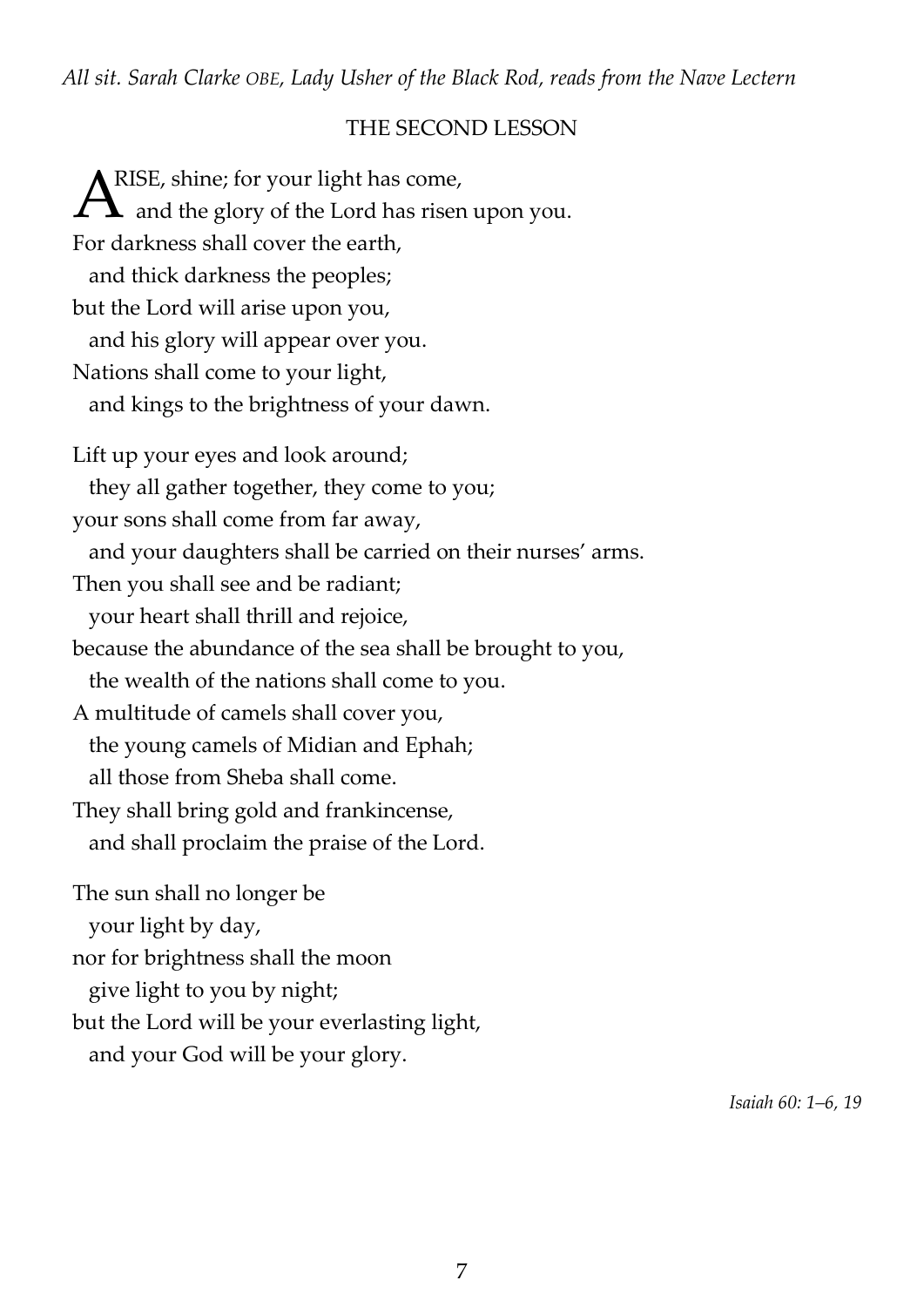## THE ANTHEM

SPOTLESS Rose is blowing, Sprung from a tender root, Of ancient seers' foreshowing, Of Jesse promised fruit; Its fairest bud unfolds to light Amid the cold, cold winter, And in the dark midnight.  $\overline{A}$ 

The Rose which I am singing, Whereof Isaiah said, Is from its sweet root springing In Mary, purest Maid; For through our God's great love and might The Blessed Babe she bare us In a cold, cold winter's night.

*Herbert Howells (1892–1983) anonymous 14th century translated by Catherine Winkworth (1827–78)*

*Andrew Parker, Director General, MI5, reads from the Great Lectern*

### THE THIRD LESSON

TN the sixth month, the angel Gabriel was sent by God to a town in Galilee IN the sixth month, the angel Gabriel was sent by God to a town in Galilee<br>
called Nazareth, to a virgin engaged to a man whose name was Joseph, of the house of David. The virgin's name was Mary. And he came to her and said, 'Greetings, favoured one! The Lord is with you.' But she was much perplexed by his words and pondered what sort of greeting this might be. The angel said to her, 'Do not be afraid, Mary, for you have found favour with God. And now, you will conceive in your womb and bear a son, and you will name him Jesus. He will be great, and will be called the Son of the Most High, and the Lord God will give to him the throne of his ancestor David. He will reign over the house of Jacob forever, and of his kingdom there will be no end.' Mary said to the angel, 'How can this be, since I am a virgin?' The angel said to her, 'The Holy Spirit will come upon you, and the power of the Most High will overshadow you; therefore the child to be born will be holy; he will be called Son of God. And now, your relative Elizabeth in her old age has also conceived a son; and this is the sixth month for her who was said to be barren. For nothing will be impossible with God.' Then Mary said, 'Here am I, the servant of the Lord; let it be with me according to your word.' Then the angel departed from her.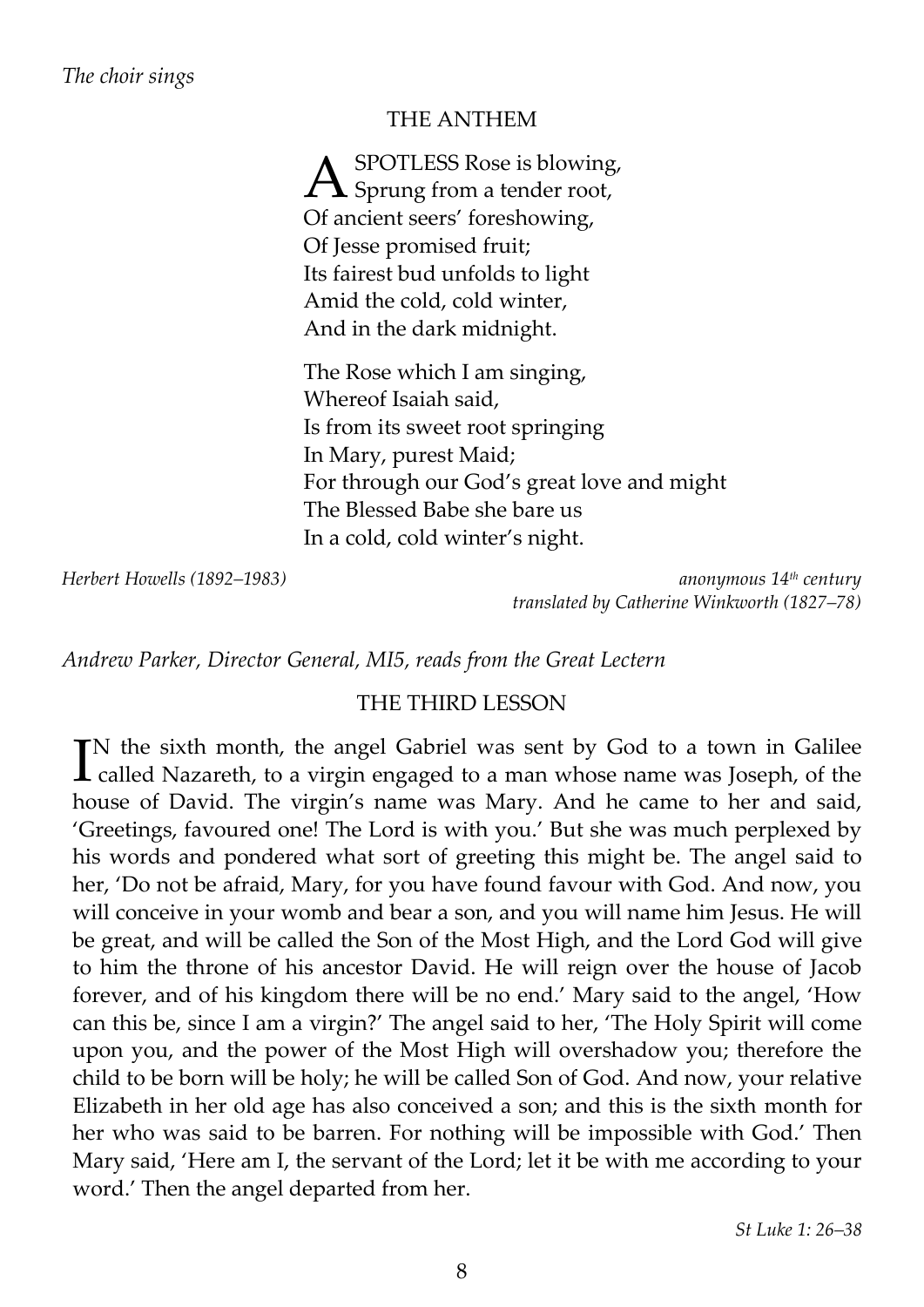# THE HYMN

*during which the Procession moves to places in Quire and the Sacrarium*

LITTLE town of Bethlehem, how still we see thee lie! Above thy deep and dreamless sleep the silent stars go by. Yet in thy dark streets shineth the everlasting light; the hopes and fears of all the years are met in thee tonight. O

O morning stars, together proclaim the holy birth, and praises sing to God the King, and peace to men on earth; for Christ is born of Mary; and, gathered all above, while mortals sleep, the angels keep their watch of wond'ring love.

*traditional English melody Phillips Brooks (1835–93) descant by Thomas Armstrong (1898–1994)*

*The choir sings* How silently, how silently, the wondrous gift is giv'n! So God imparts to human hearts the blessings of his heav'n. No ear may hear his coming; but in this world of sin, where meek souls will receive him, still the dear Christ enters in.

*All sing*

O holy Child of Bethlehem, descend to us, we pray; cast out our sin, and enter in, be born in us to-day. We hear the Christmas angels the great glad tidings tell: O come to us, abide with us, our Lord Emmanuel.

*All sit. Cressida Dick CBE QPM, Commissioner of Police of the Metropolis, reads from the Great Lectern*

# THE FOURTH LESSON

N<sup>OW</sup> the birth of Jesus the Messiah took place in this way. When his mother Mary had been engaged to Joseph, but before they lived together, she was Mary had been engaged to Joseph, but before they lived together, she was found to be with child from the Holy Spirit. Her husband Joseph, being a righteous man and unwilling to expose her to public disgrace, planned to dismiss her quietly. But just when he had resolved to do this, an angel of the Lord appeared to him in a dream and said, 'Joseph, son of David, do not be afraid to take Mary as your wife, for the child conceived in her is from the Holy Spirit. She will bear a son, and you are to name him Jesus, for he will save his people from their sins.' All this took place to fulfil what had been spoken by the Lord through the prophet: 'Look, the virgin shall conceive and bear a son, and they shall name him Emmanuel', which means, 'God is with us.'

*St Matthew 1: 18–23*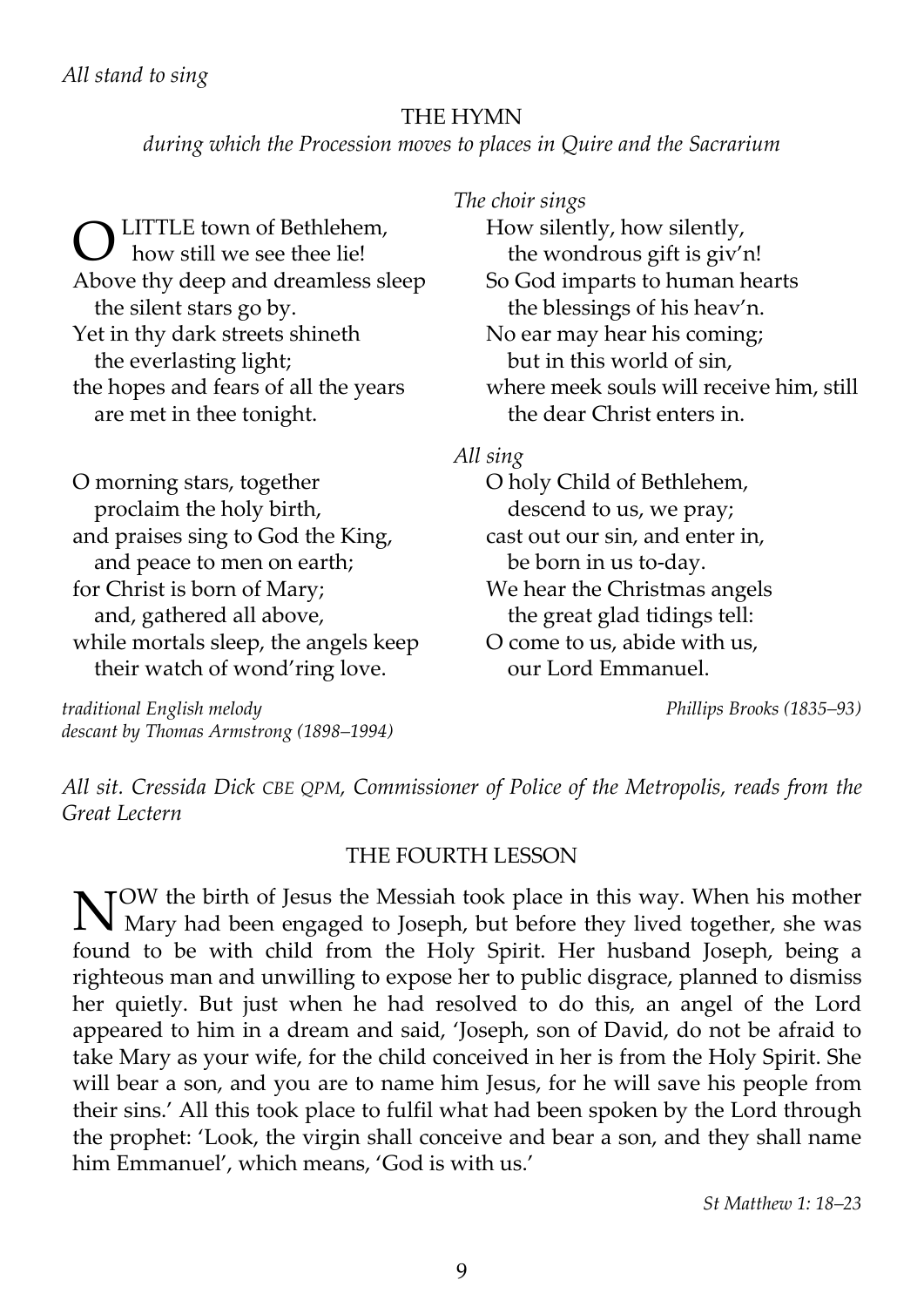*The choir sings* 

# THE ANTHEM

ORMI, Jesu! Mater ridet quae tam dulcem somnum videt. Dormi, Jesu! Blandule! D<br>D

Si non dormis, mater plorat. Inter fila cantans orat, blande, veni, somnule.

*Sleep, Jesu! The mother laughs who sees such sweet sleep. Sleep, Jesu! O gentle one!*

*If you do not sleep, the mother weeps. As she weaves she prays singing gently: come and sleep.*

Sleep, sweet babe! my cares beguiling: Mother sits beside thee smiling; Sleep, my darling, tenderly!

*John Rutter (b 1945) anonymous, from a print of the Virgin Mary, Germany and in translation by Samuel Taylor Coleridge (1772–1834)*

## THE ADDRESS

*by*

The Right Reverend and Right Honourable Dame Sarah Mullally DBE *Bishop of London*

*The choir sings*

# THE ANTHEM

| TOMORROW shall be my dancing day:    | In a manger laid and wrapped I was, |
|--------------------------------------|-------------------------------------|
| I I would my true love did so chance | So very poor, this was my chance,   |
| To see the legend of my play,        | Betwixt an ox and a silly poor ass, |
| To call my true love to my dance:    | To call my true love to my dance:   |
| Sing O my love;                      | Sing O my love;                     |
| This have I done for my true love.   | This have I done for my true love.  |
| Then was I born of a virgin pure,    | Then afterwards baptised I was;     |
| Of her I took fleshly substance;     | The Holy Ghost on me did glance,    |
| Thus was I knit to man's nature,     | My Father's voice heard from above  |
| To call my true love to my dance:    | To call my true love to my dance:   |
| Sing O my love;                      | Sing O my love;                     |
| This have I done for my true love.   | This have I done for my true love.  |
| John Gardner (1917–2011)             | traditional                         |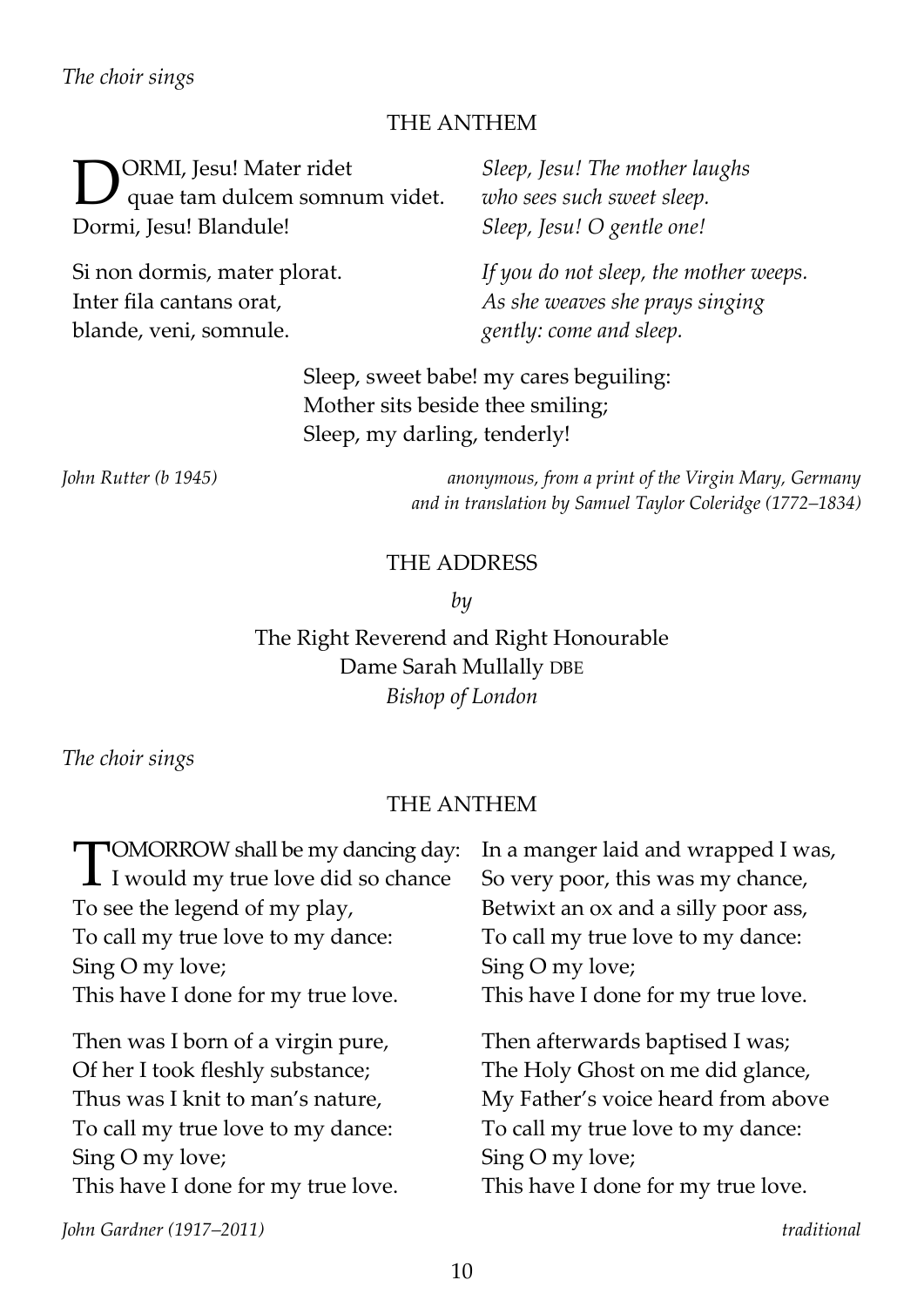*The Reverend Jonathan Osborne, Senior Chaplain, Metropolitan Police Service, and Priest Vicar, Westminster Abbey, introduces*

# THE PRAYERS

Let us pray that the grace of God may bring hope to all.

*All kneel or remain seated* 

*Joanna Bliault, Forensic Accountant, Organised Crime Command, says*

**T** ET us pray for the Lord's blessing on the work of the Metropolitan Police **ET** us pray for the Lord's blessing on the work of the Metropolitan Police<br>Service; for the faithful discharge of our duties; and for those with whom we work in the Greater London area: that the rights of all may be defended, the innocent may be protected, and offenders may be brought to account.

Lord, hear us. **Lord, graciously hear us.** 

# *Arabella Hyde, Met Operations, says*

ET us pray for peace and unity within and between the boroughs that we **ET** us pray for peace and unity within and between the boroughs that we serve; for a joyful recognition of the God-given diversity of community life; and for a deeper recognition of our mutual dependence one upon another: that our celebration of Christmas may be joyful and peaceful.

Lord, hear us. **Lord, graciously hear us.**

*Inspector Peter Shaw, Hackney Borough, says*

ET us pray that we may rejoice in each other's gifts and talents; for generosity **IFT** us pray that we may rejoice in each other's gifts and talents; for generosity in our judgments; for grace to forgive and to seek forgiveness; and for courage to stand by one another in times of stress and conflict: that we may do justly, love mercy, and walk humbly in God's sight.

Lord, hear us. **Lord, graciously hear us.**

*Inspector Richard Coss, Royalty and Specialist Protection, says*

 $\mathbf{T}$  ET us pray for the Prime Minister, the Home Secretary, and all ministers of the **LET** us pray for the Prime Minister, the Home Secretary, and all ministers of the Crown; for the Mayor of London; for those responsible for our protection and security in Parliament and within the Metropolitan area; and for those who respond first in moments of crisis: that the bonds of peace and goodwill within this city may be strengthened by our vigilance.

Lord, hear us. **Lord, graciously hear us.**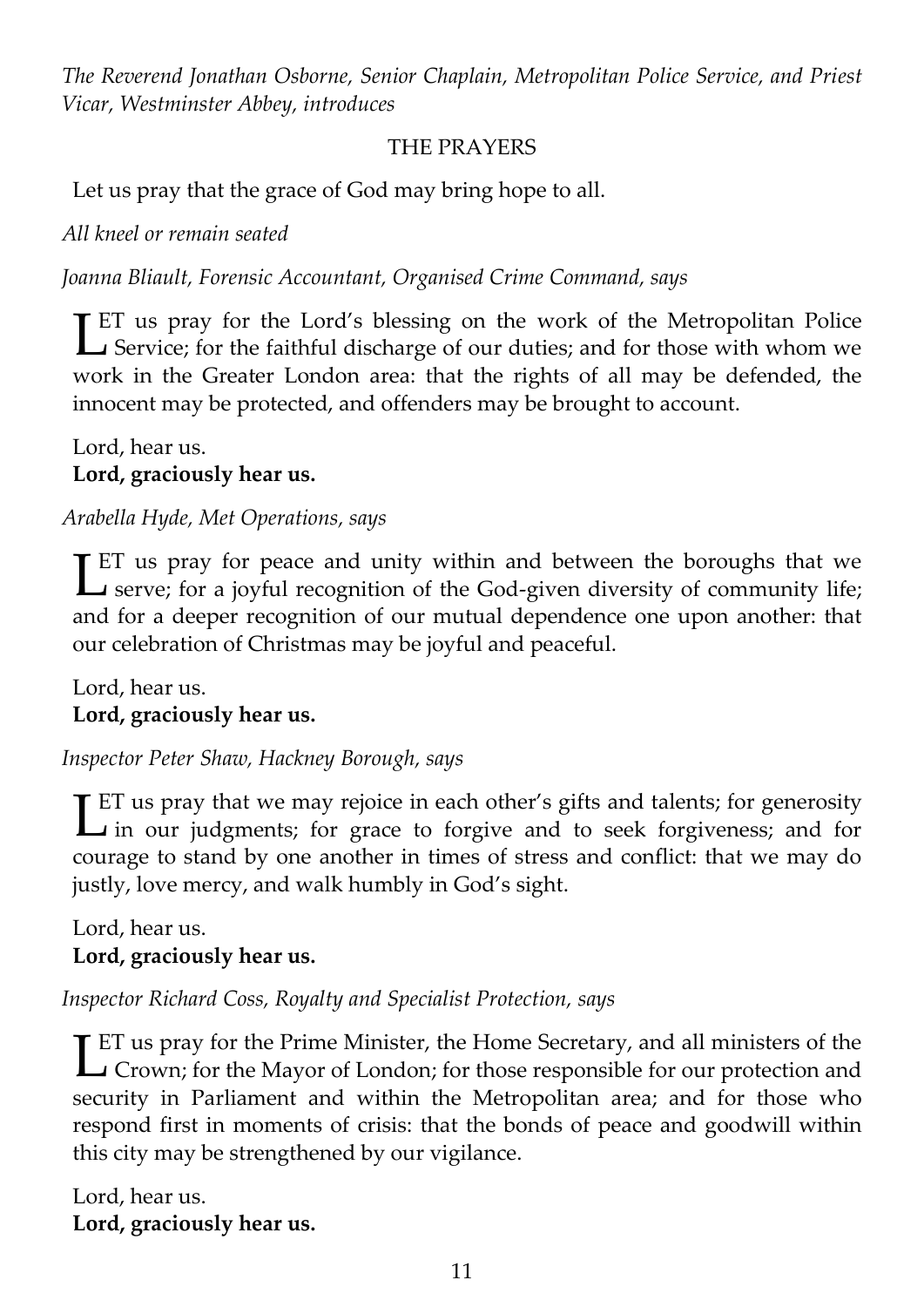*Acting Detective Sergeant Loy Hartwell, Learning and Development OCU, says*

ET us pray for the spirit of wisdom and understanding; that we shall judge not simply by what our eyes see or decide by what our ears hear, but with righteousness and equity: that we may resist that which is wrong and uphold that which is right.  $\prod_{i=1}^E$ 

Lord, hear us. **Lord, graciously hear us.**

*Sue Kilbey, Personal Assistant to Assistant Commissioner Helen Ball, says*

 $\mathbf{T}$  ET us pray for all who find this season of the year difficult; for those who have suffered injury in the course of their duties; for all who are without food or shelter at this time of plenty; for victims of terror, disaster, and crime; for the sick, the sad, and all who live with painful memories of loss and bereavement; and for those who have died during the past year in the service and protection of others: that the light of Christ may shine in their darkness.  $\prod_{i=1}^{E}$ 

Lord, hear us. **Lord, graciously hear us.**

# *The Senior Chaplain concludes*

ATHER of all, you have declared your love to all peoples by the birth of the holy Child at Bethlehem: help us to welcome him with gladness and make room for him in our daily lives, so that we may live at peace with you and in goodwill with all; through the same Jesus Christ our Lord. **Amen.** F

Let us present our prayers and praises before our heavenly Father in the words our Saviour Christ has taught us:

**UR Father, who art in heaven, hallowed be thy name; thy kingdom come; thy will be done; on earth as it is in heaven. Give us this day our daily bread. And forgive us our trespasses, as we forgive those who trespass against us. And lead us not into temptation; but deliver us from evil. For thine is the kingdom, the power, and the glory, for ever and ever. Amen.** O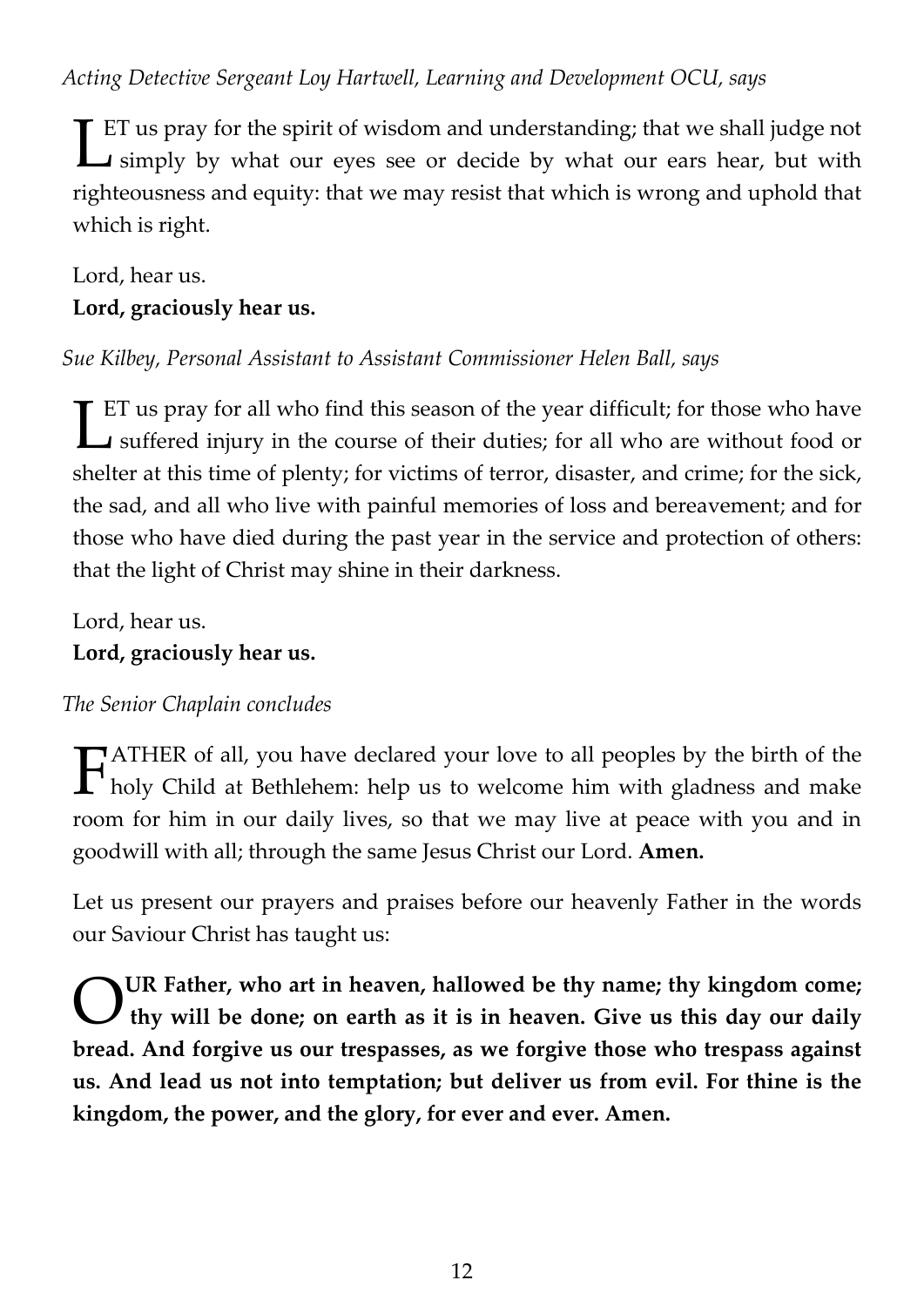### THE HYMN

COME, all ye faithful, joyful and triumphant, O come ye, O come ye to Bethlehem; come and behold him born the King of angels:  *O come, let us adore him, O come, let us adore him, O come, let us adore him, Christ the Lord!* God of God, Light of Light, lo! he abhors not the Virgin's womb; Very God, begotten, not created:  *O come, let us adore him, O come, let us adore him, O come, let us adore him, Christ the Lord!* See how the shepherds, summoned to his cradle, leaving their flocks, draw nigh with lowly fear; we too will thither bend our joyful footsteps:  *O come, let us adore him, O come, let us adore him, O come, let us adore him, Christ the Lord!* Sing, choirs of angels, sing in exultation, sing, all ye citizens of heaven above; 'Glory to God in the highest':  *O come, let us adore him, O come, let us adore him,* O

 *O come, let us adore him, Christ the Lord!*

*attributed to John Wade (1711–86) translated by Frederick Oakeley (1802–80) v4 arranged by Philip Ledger (1937–2012) and William Brooke (1848–1917)*

Adeste fideles **Adeste fideles** *Adeste fideles attributed to John Wade*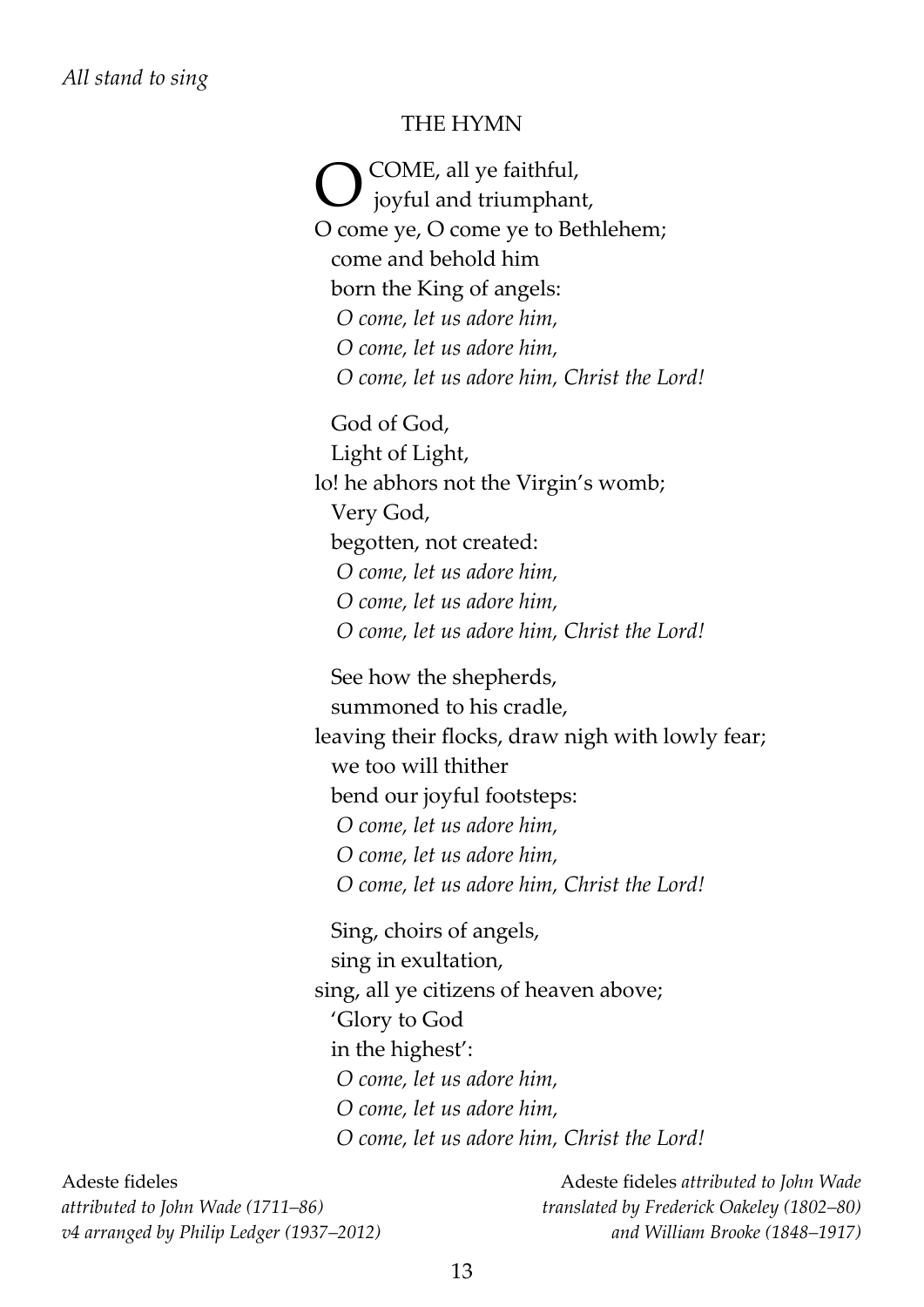*All remain standing. The Right Reverend Stephen Cottrell, Bishop of Chelmsford, reads from the Nave Lectern*

## THE FIFTH LESSON

N the beginning was the Word, and the Word was with God, and the Word was IN the beginning was the Word, and the Word was with God, and the Word was<br>I God. He was in the beginning with God. All things came into being through him, and without him not one thing came into being. What has come into being in him was life, and the life was the light of all people. The light shines in the darkness, and the darkness did not overcome it. There was a man sent from God, whose name was John. He came as a witness to testify to the light, so that all might believe through him. He himself was not the light, but he came to testify to the light. The true light, which enlightens everyone, was coming into the world. He was in the world, and the world came into being through him; yet the world did not know him. He came to what was his own, and his own people did not accept him. But to all who received him, who believed in his name, he gave power to become children of God, who were born, not of blood or of the will of the flesh or of the will of man, but of God. And the Word became flesh and lived among us, and we have seen his glory, the glory as of a father's only son, full of grace and truth.

*St John 1: 1–14*

*All remain standing. The choir sings*

#### THE ANTHEM

N Christmas night all Christians sing,  $\mathbf{C}^{\text{N}~\text{Christmas}}$  night all Christians sing, News of great joy, news of great mirth, News of our merciful King's birth.

Then why should men on earth be so sad, Since our Redeemer made us glad, When from our sin he set us free, All for to gain our liberty?

When sin departs before his grace, Then life and health come in its place; Angels and men with joy may sing All for to see the new-born King.

All out of darkness we have light, Which made the angels sing this night: 'Glory to God and peace to men, Now and for evermore. Amen'.

Sussex Carol *traditional*

*traditional English melody, arranged by Philip Ledger*

*All remain standing. The Dean says*

### THE COLLECT

Let us pray.

GOD, who makest us glad with the yearly remembrance of the birth of thy I only Son, Jesus Christ: grant that, as we joyfully receive him as our redeemer, so we may with sure confidence behold him, when he shall come to be our judge; who liveth and reigneth with thee and the Holy Spirit, one God, world without end. **Amen.** O